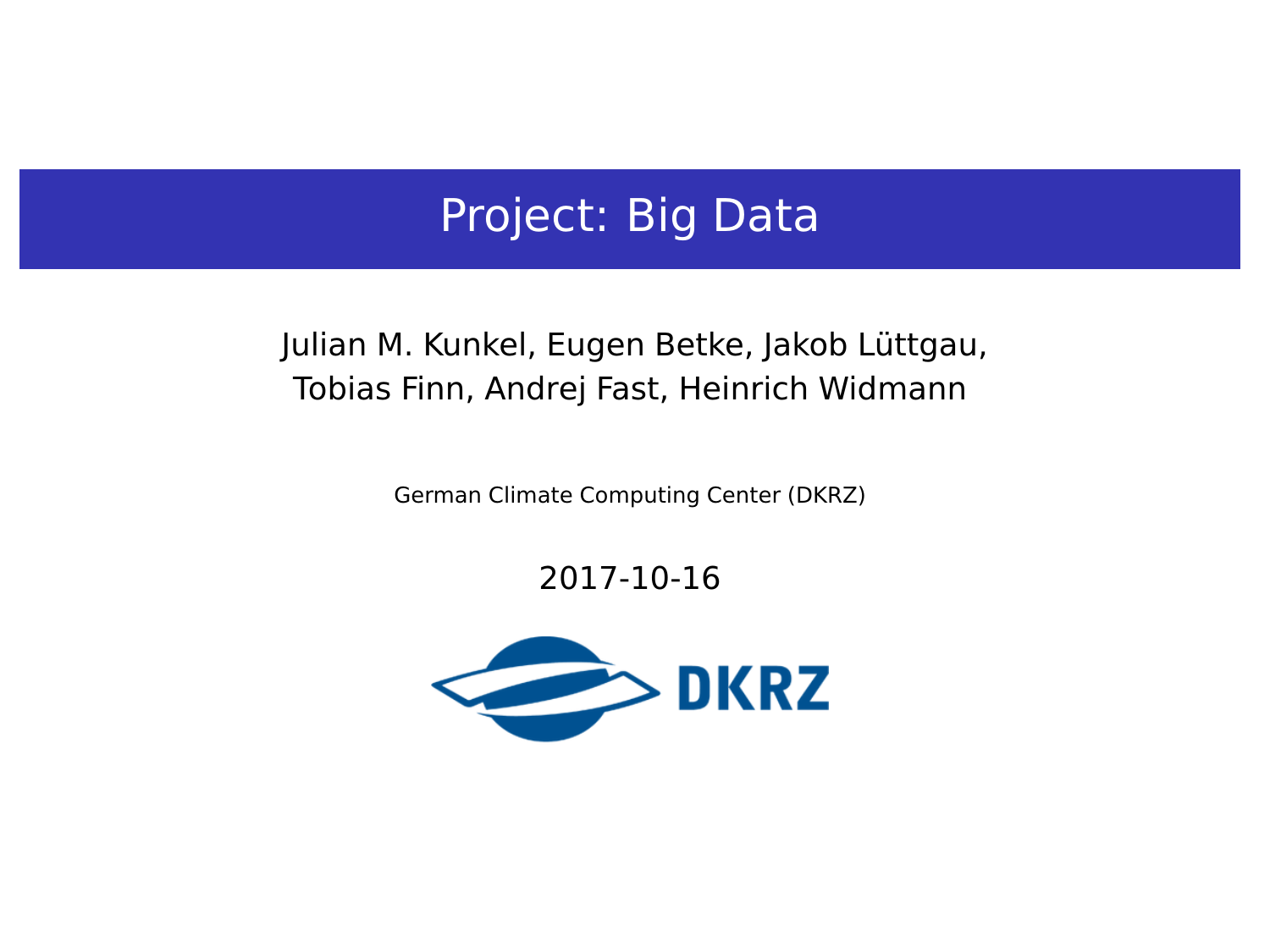<span id="page-1-0"></span>**[Topics](#page-1-0)** 

# Semantic Search with Apache Solr

#### Motivation

Data services at DKRZ provide services to search through (dirty) metadata

| <b>GO TO EUDAT WEBSITE</b>          |                                       |                                                                                                                                                                                    |
|-------------------------------------|---------------------------------------|------------------------------------------------------------------------------------------------------------------------------------------------------------------------------------|
| œQ<br><b>EUDAT</b><br><b>B2FIND</b> | $GUIDFLINES$ +                        | $HELP -$<br><b>COMMUNITIES</b><br><b>FACETED SEARCH</b><br>CONTACT -                                                                                                               |
|                                     | <b>谷/Datasets</b>                     |                                                                                                                                                                                    |
|                                     | <b>Q</b> Filter by location<br>Clear  |                                                                                                                                                                                    |
|                                     |                                       | $\mathbf{e}$ .<br><b>IPCC</b>                                                                                                                                                      |
|                                     |                                       | 844 datasets found for "IPCC"<br>Order by:<br>Relevance                                                                                                                            |
|                                     |                                       | <b>IPCC DDC AR5 ETH Zurich/IPCC AR5 WGI additional historical experiments</b>                                                                                                      |
|                                     |                                       | "historicalXXX" are an experiment family of additional historical experiments of the CMIP5 - Coupled Model                                                                         |
|                                     | Map data © OpenStreetMap contributors | Intercomparison Project Phase 5 (http://cmip-pcmdi.llnl.gov/cmip5/)                                                                                                                |
|                                     | ⊙ Filter by time<br>Clear             | IPCC DDC AR5 ETH Zurich/IPCC AR5 WGI decadal experiments                                                                                                                           |
|                                     | Start:                                | "decadalYYYY" are an experiment family of the CMIP5 - Coupled Model Intercomparison Project Phase 5 (<br>http://cmip-pcmdi.llnl.gov/cmip5/). CMIP5 is meant to provide a framework |
|                                     | End:                                  |                                                                                                                                                                                    |
|                                     |                                       | IPCC DDC AR5 ETH Zurich/IPCC AR5 WGI noVolc experiments                                                                                                                            |
|                                     | <b>■ Publication Year</b><br>Clear    | "noVolcYYYY" are an experiment family of the CMIP5 - Coupled Model Intercomparison Project Phase 5 (<br>http://cmip-pcmdi.llnl.gov/cmip5/ ). CMIP5 is meant to provide a framework |
|                                     | to                                    |                                                                                                                                                                                    |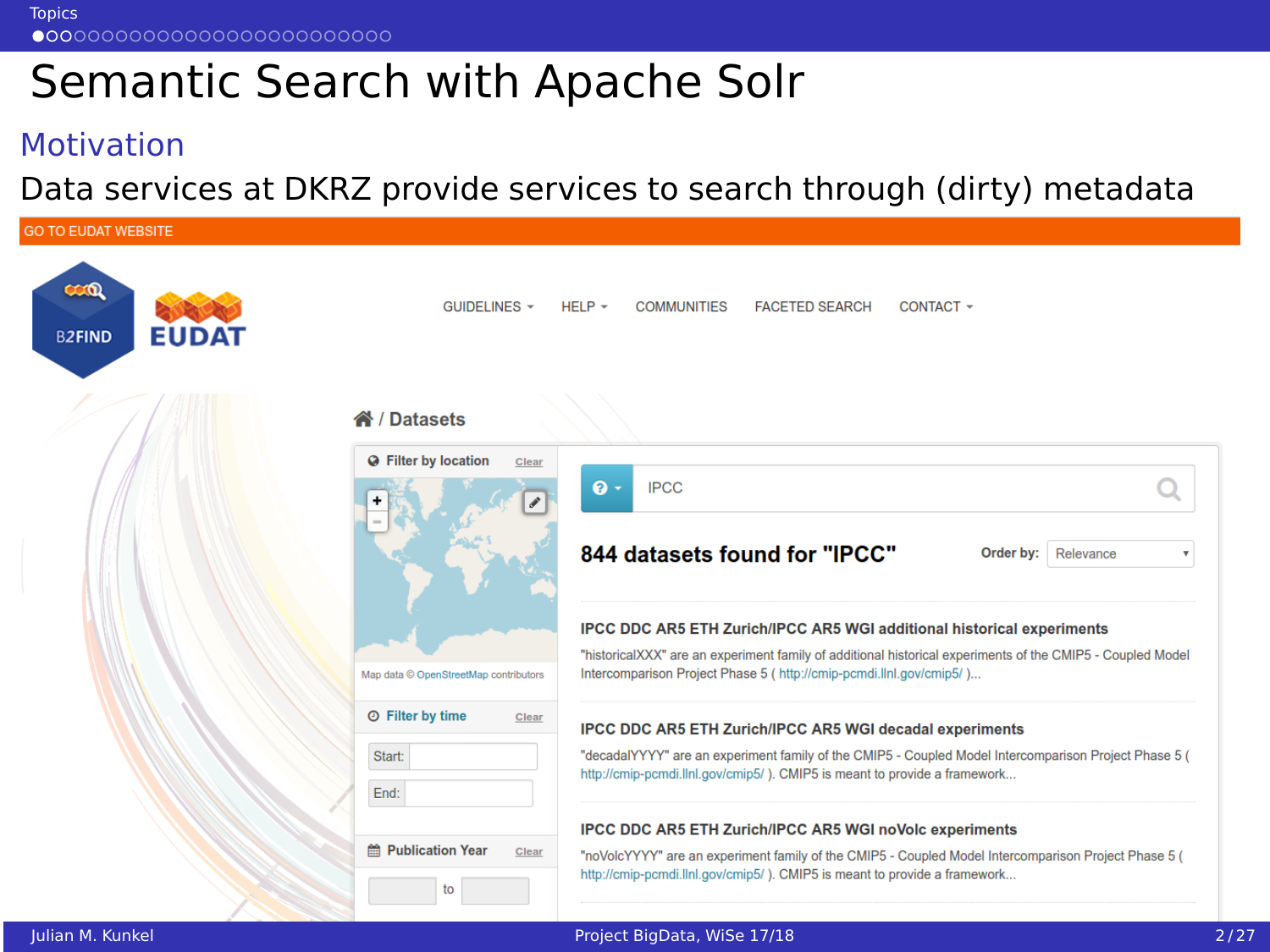## Semantic Search with Apache Solr

#### Goals

- I Identify strategies to efficiently search in scientific metadata
- Optimize explorability / searchability for users

- Apache Solr;<http://lucene.apache.org/solr/>  $\sim$
- Linux command line
- Web page development (JavaScript) **I**
- П Text mining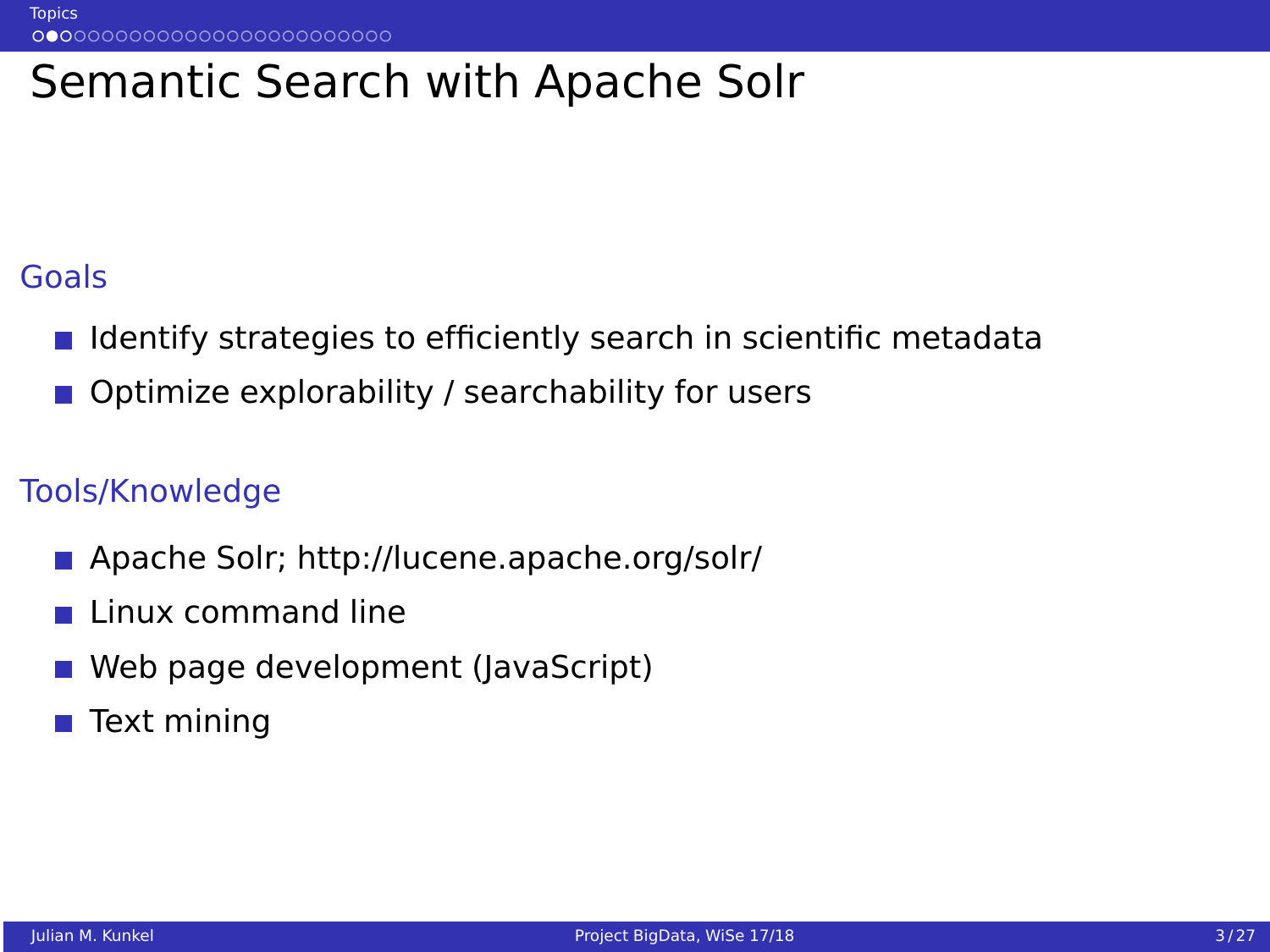# Semantic Search with Apache Solr

## Methodology

- Setup of Apache Solr (in a Virtual Machine)
- Integrating sample text (e.g., a database from DKRZ)
	- $\blacksquare$  Identify best practices for schemas
- $\blacksquare$  Investigating existing features
	- Extensions like Carrot2, user query statistics, cloud tags
- Developing a Webpage demonstrating the features
- Apply more detailed machine learning on the data:
	- **Develop facets to quickly navigate data based on keywords**
	- Collaboration with exploration of news team

- AnAndrej Fast Heinrich Widmanndrej Fast
- $\blacksquare$  Heinrich Widmann
- **Julian Kunkel**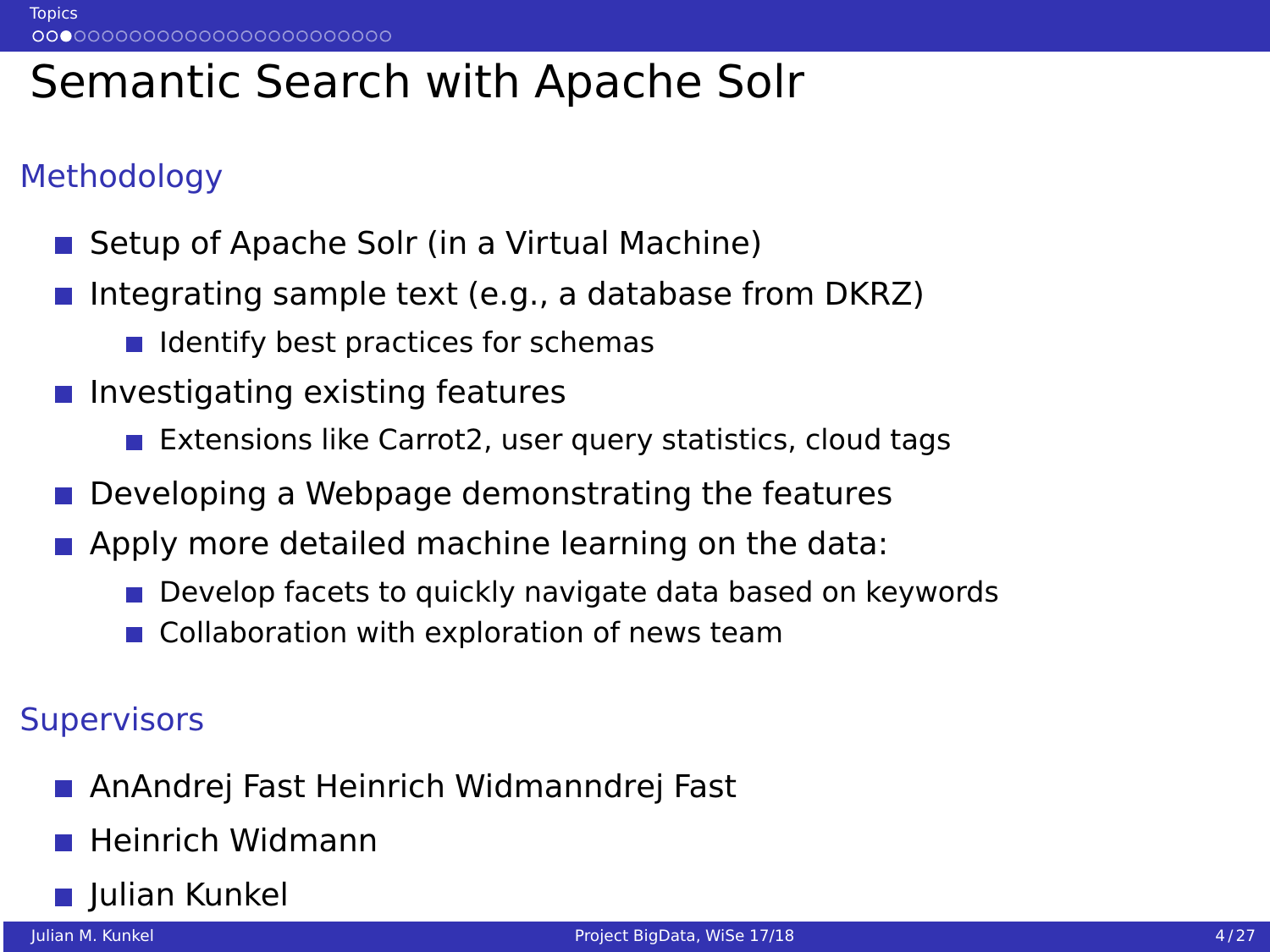# Apache Flink: Performance Analysis

### Goals

- **Explore the usage of Apache Flink for processing of big data workloads**
- **Utilization/development of benchmarks for understanding performance**

- Apache Flink
- $\blacksquare$  Linux command line
- **■** Java
- Python
- **Methodical performance analysis**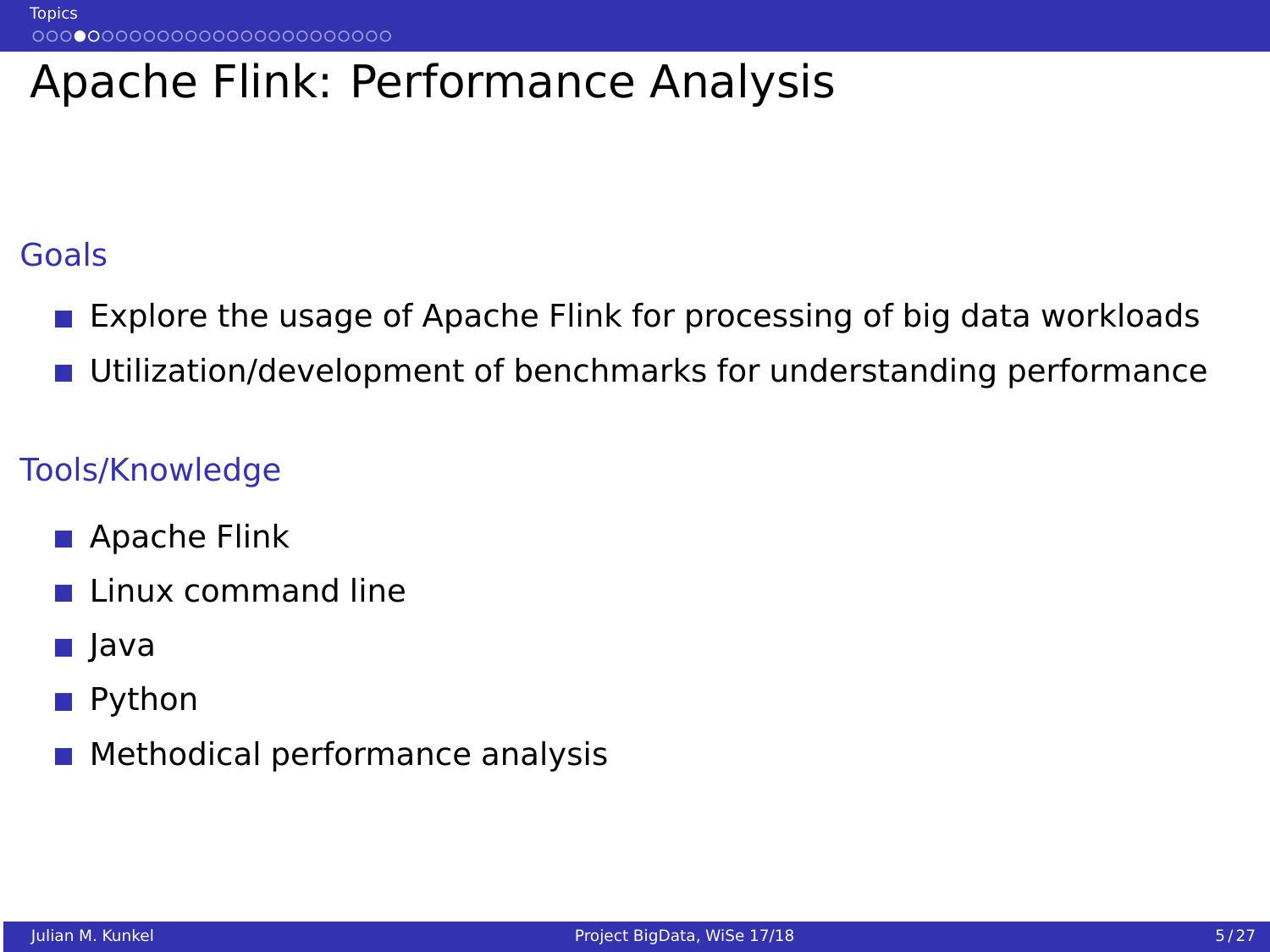# Apache Flink: Performance Analysis

### Methodology

- Installation/Setup of Apache Flink (in a Virtual Machine)
- Documentation of setup, will be installed then on the cluster...
- Exploring existing benchmarks / applications for benchmarking
- Systematic analysis of CPU, network, and I/O performance
- Compare performance of Java / Python

- **■** Julian
- Eugen  $\mathcal{L}_{\mathcal{A}}$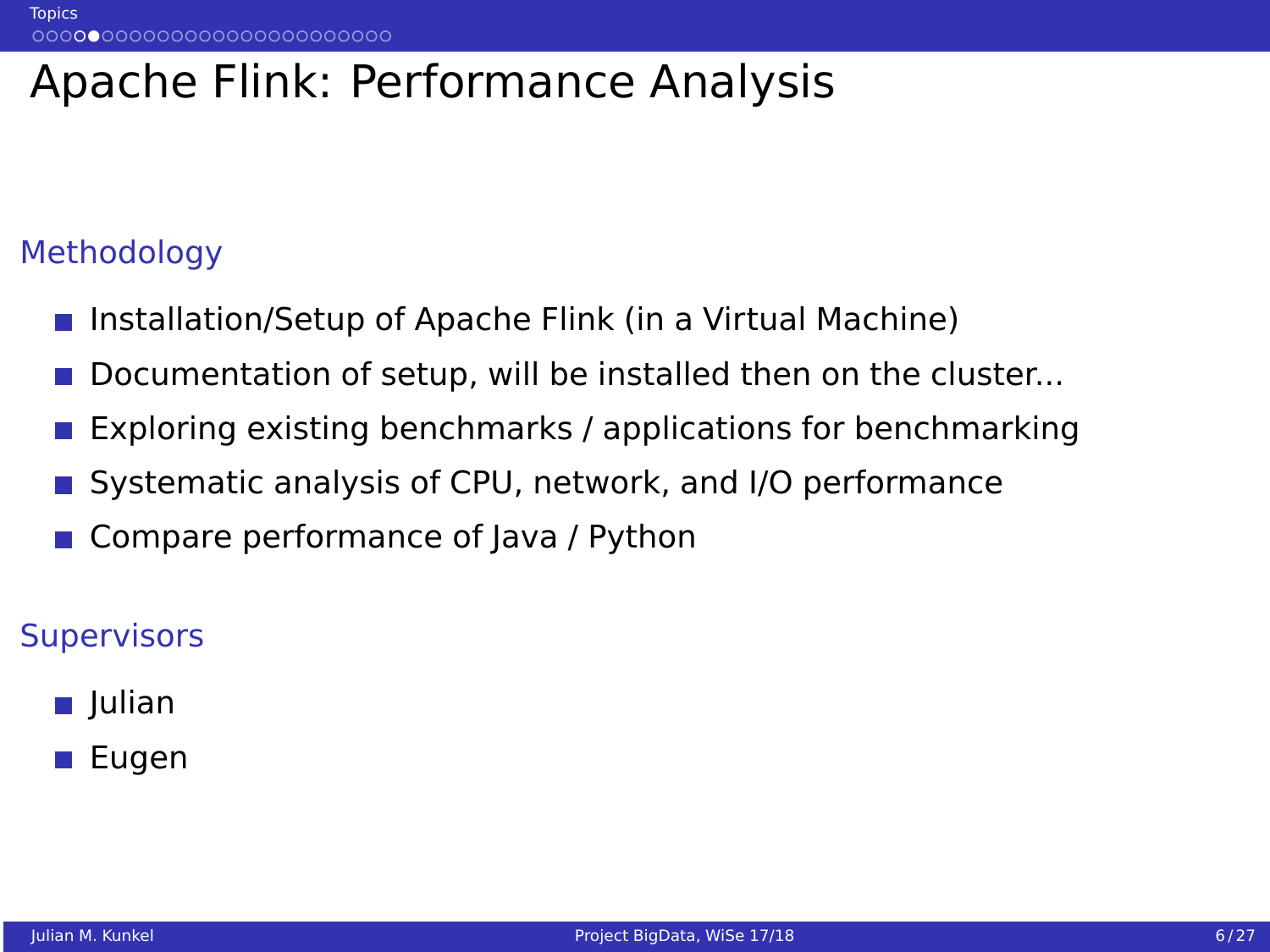# Scientific Data Processing with Ophidia

#### Goals

- **EXPLORE SEXUAGE SET SEXUAGE IN EXPLORER IS EXPLORED TO EXPLORE SET SEXUAGE IS EXPLORED EXPLORED EXPLORED EXPLORED**
- Utilization/development of benchmarks for understanding performance

- Ophidia<https://github.com/OphidiaBigData/ophidia-analytics-framework>
- Linux command line
- Parallel programming with MPI (a primer)
- Methodical performance analysis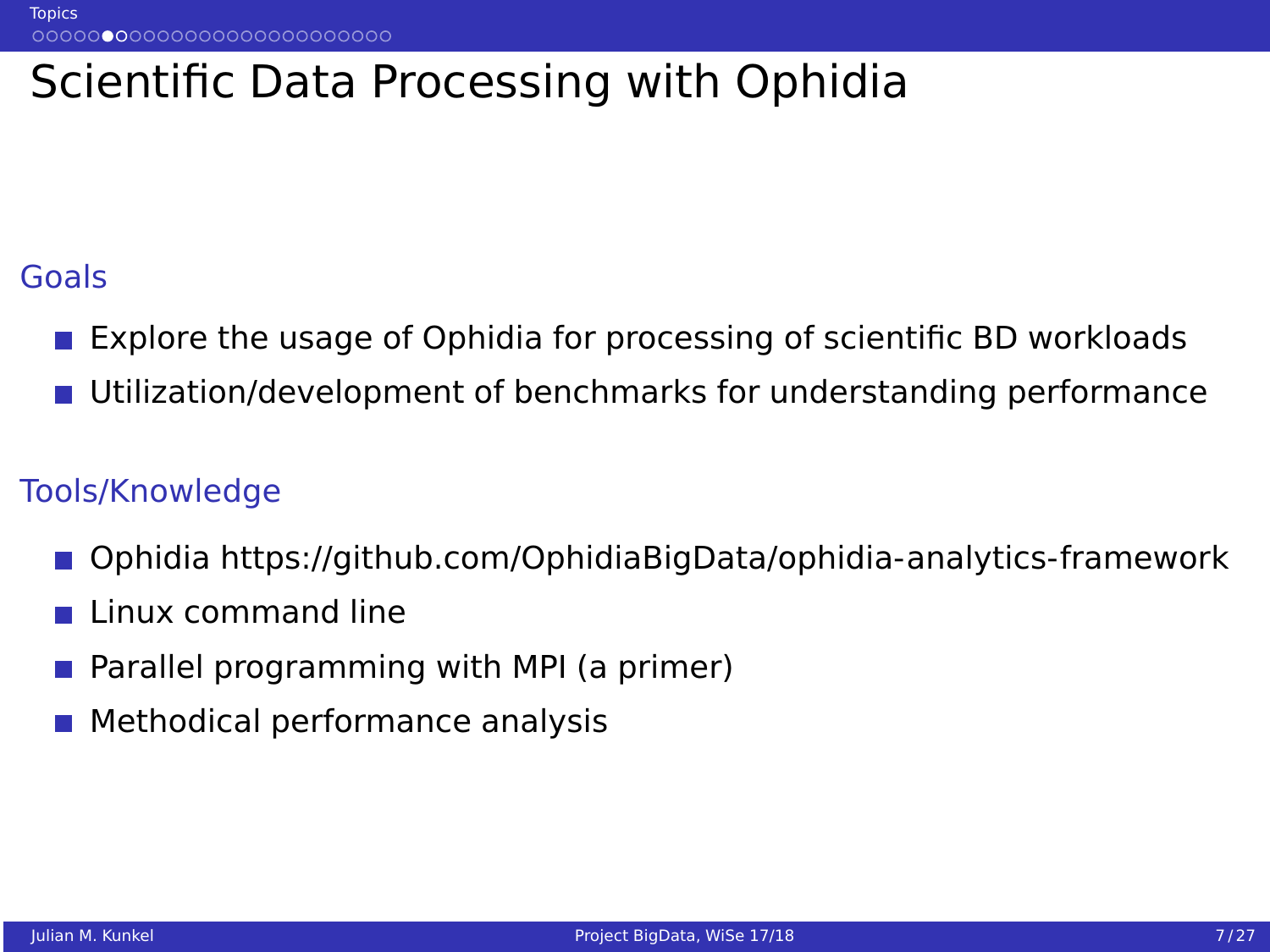# Scientific Data Processing with Ophidia

### Methodology

- Installation/Setup of Ophidia (in a Virtual Machine)
- Documentation of setup, will be installed then on our cluster...
- Exploring existing benchmarks / applications for benchmarking
- Systematic analysis of CPU, network, and I/O performance

- **■** Julian
- **■** Jakob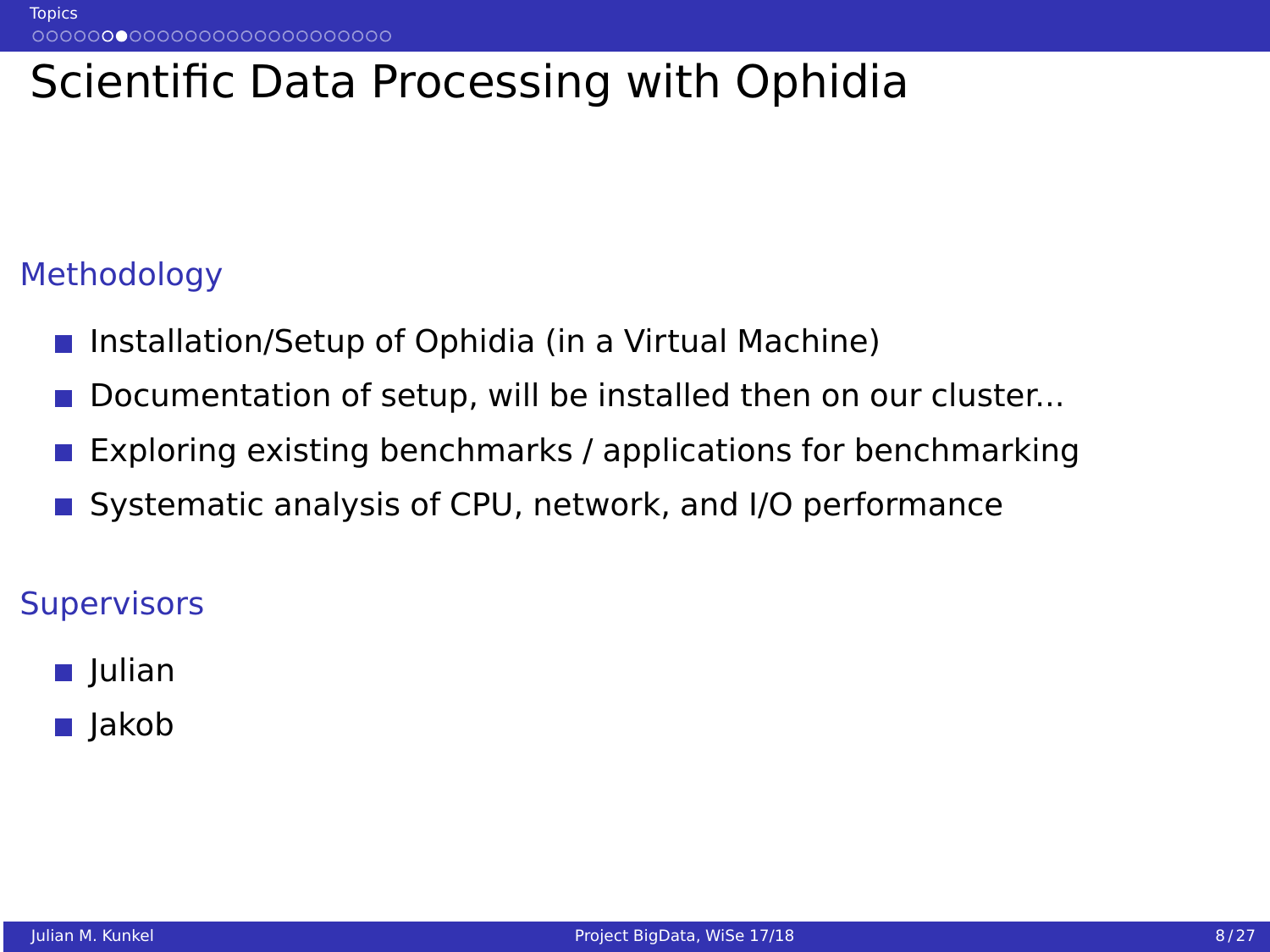## Workflow Processing Engines

#### Goals

- Understand pro/cons of existing workflows
- Understand usage of workflow engines

- Workflow processing, directed-acyclic-graphs
- Cylc:<https://cylc.github.io/cylc/>
- Camunda + Business Process Model and Notation 2.0: <https://camunda.org>
- Common Workflow Language for HPC:<http://www.commonwl.org/>
- Linux Command Line
- [https://en.wikipedia.org/wiki/Workflow\\_engine](https://en.wikipedia.org/wiki/Workflow_engine)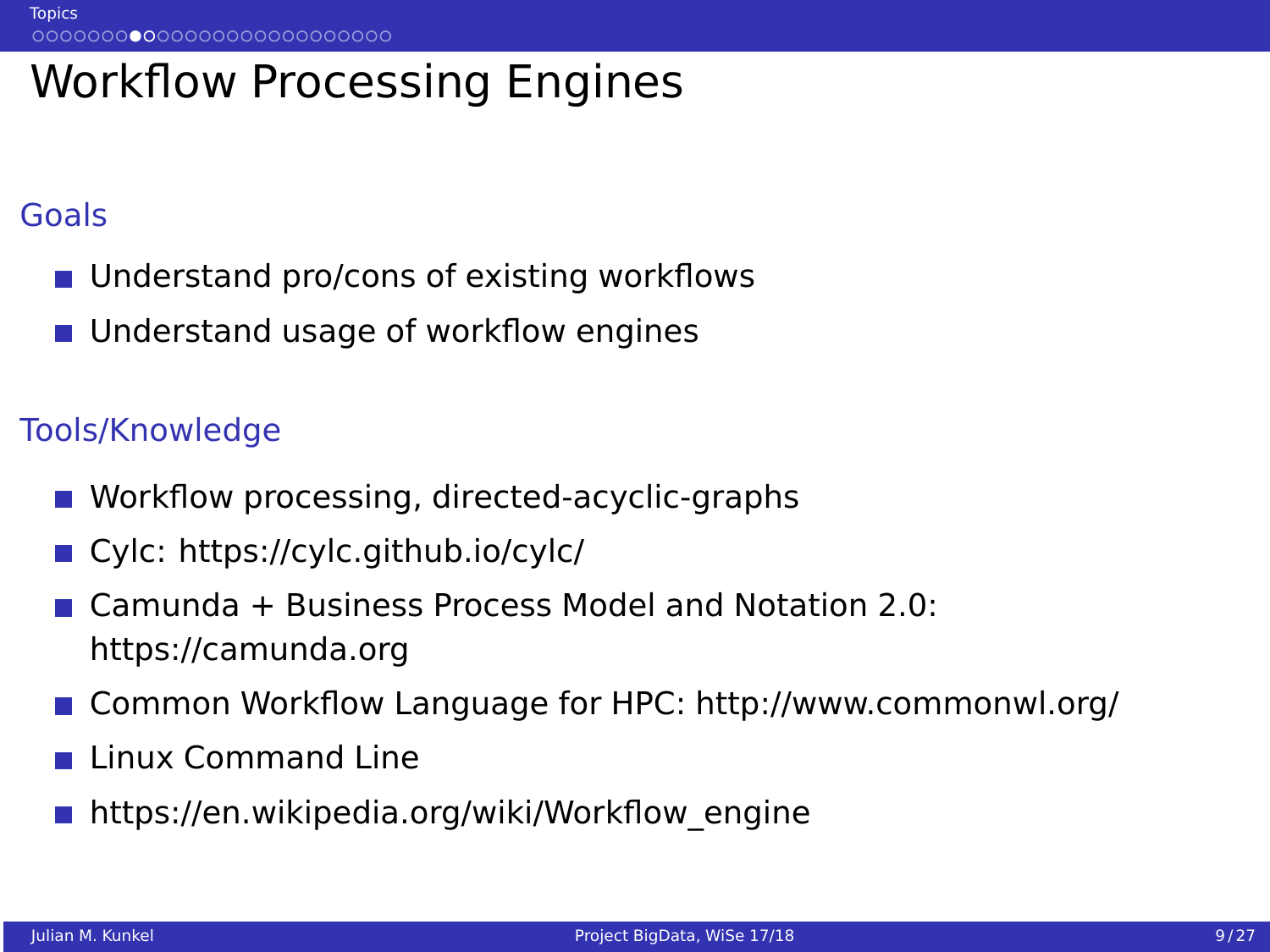# Workflow Processing Engines

### Methodology

- **Understanding the paradigm**
- Setup of (the) tool/s (in a VM)
- Playing with workflows  $\mathcal{L}_{\mathcal{A}}$
- Some performance considerations / analysis

- Jakob Lüttgau
- Julian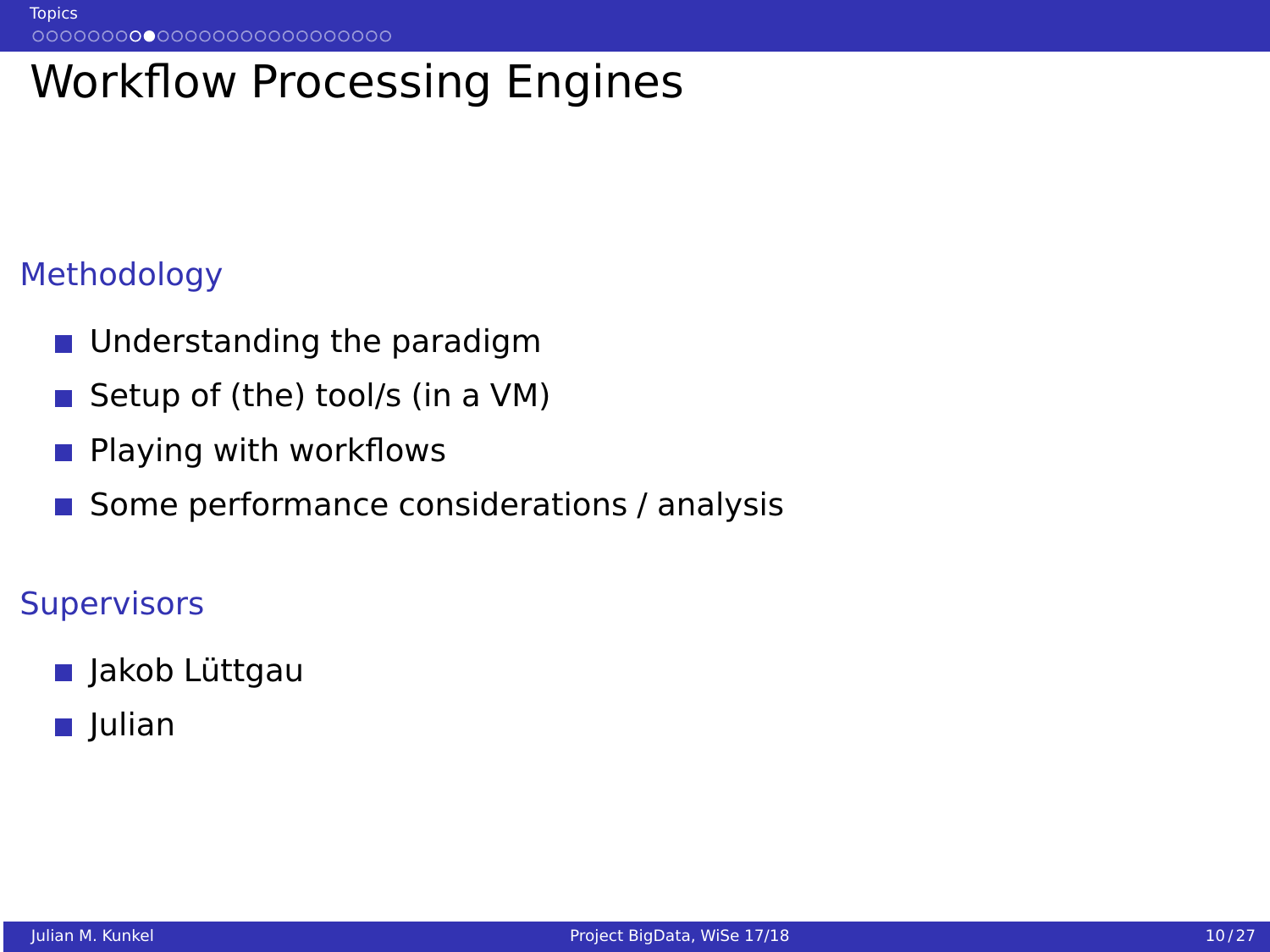## Game AI

## Goals

 $\blacksquare$  Create an AI bot for RTS using genetic algorithms to train it

- Spring RTS<https://springrts.com/>
- $C/C++$
- AI strategies<https://springrts.com/wiki/AI:Skirmish:List>  $\mathcal{L}_{\mathcal{A}}$
- П Reinforcement learning
- Genetic algorithms  $\sim$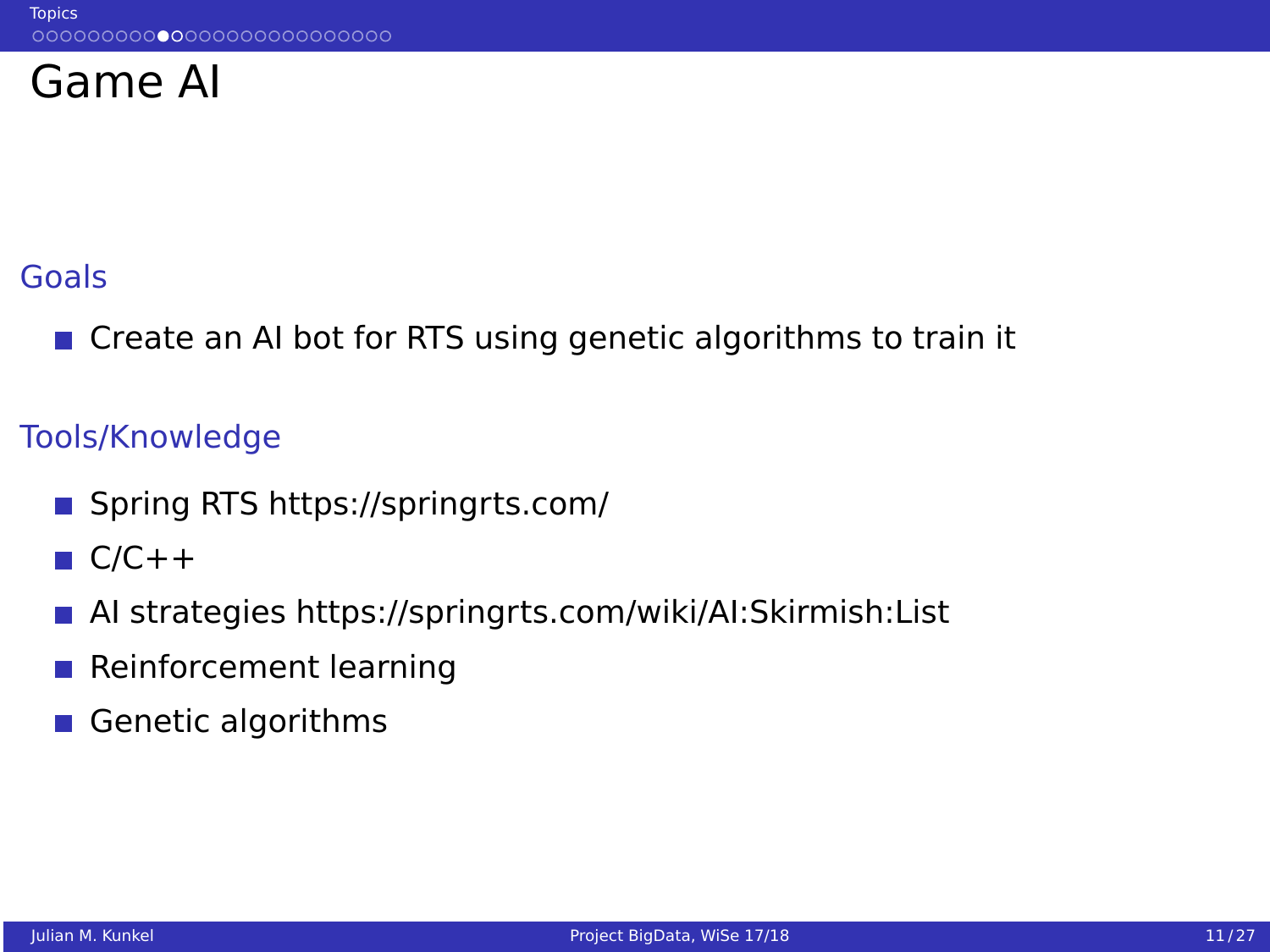## Game AI

## Methodology

- Setup Spring RTS
- Program an AI that can play again another AI  $\sim$
- Create a genetic algorithm to evolve the AI

- **■** Julian
- **Eugen Betke**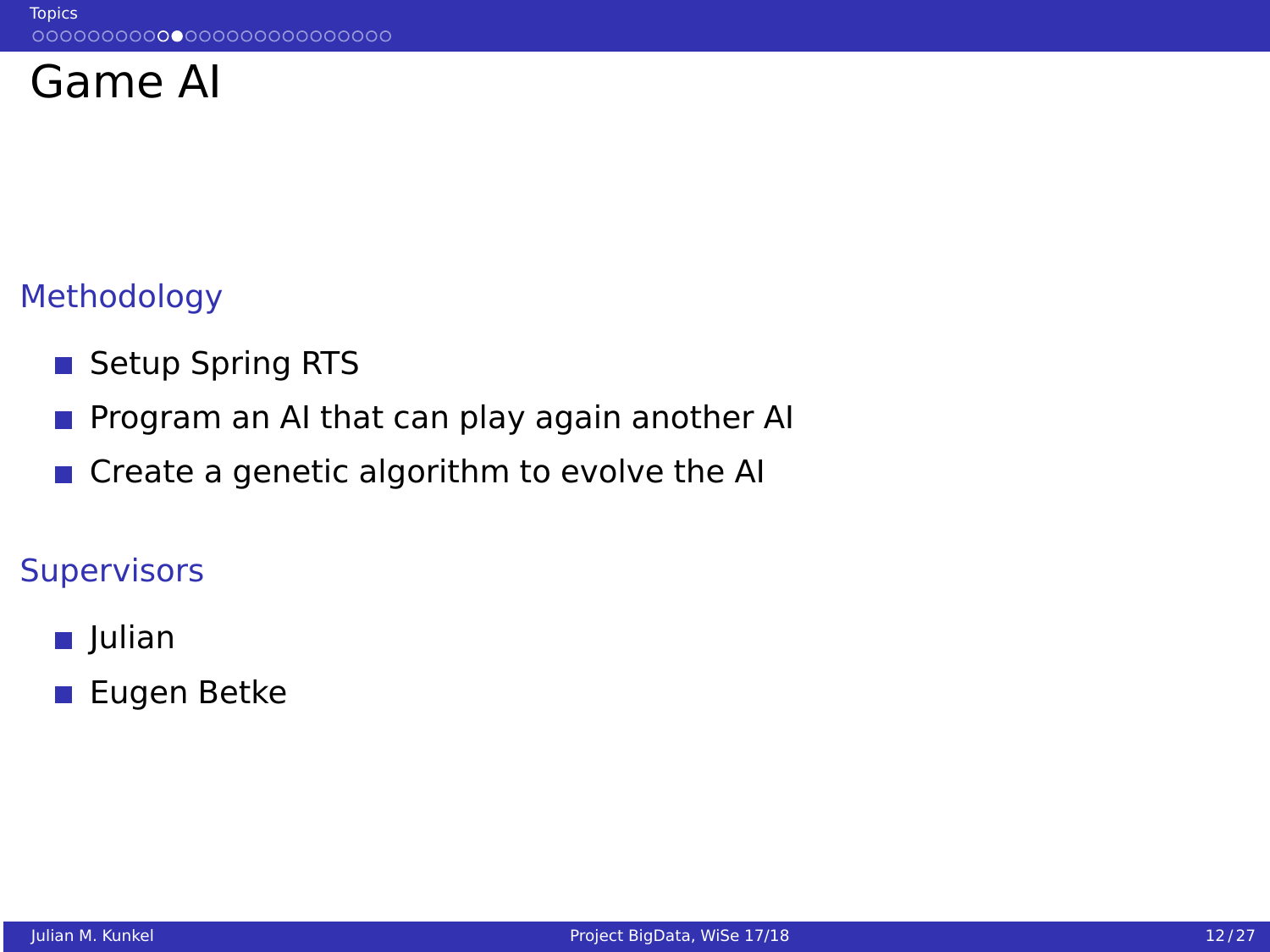## Suicide Prevention

#### **Goals**

**Prediction of suicide rates based on news feeds** 

- **Machine learning**
- Python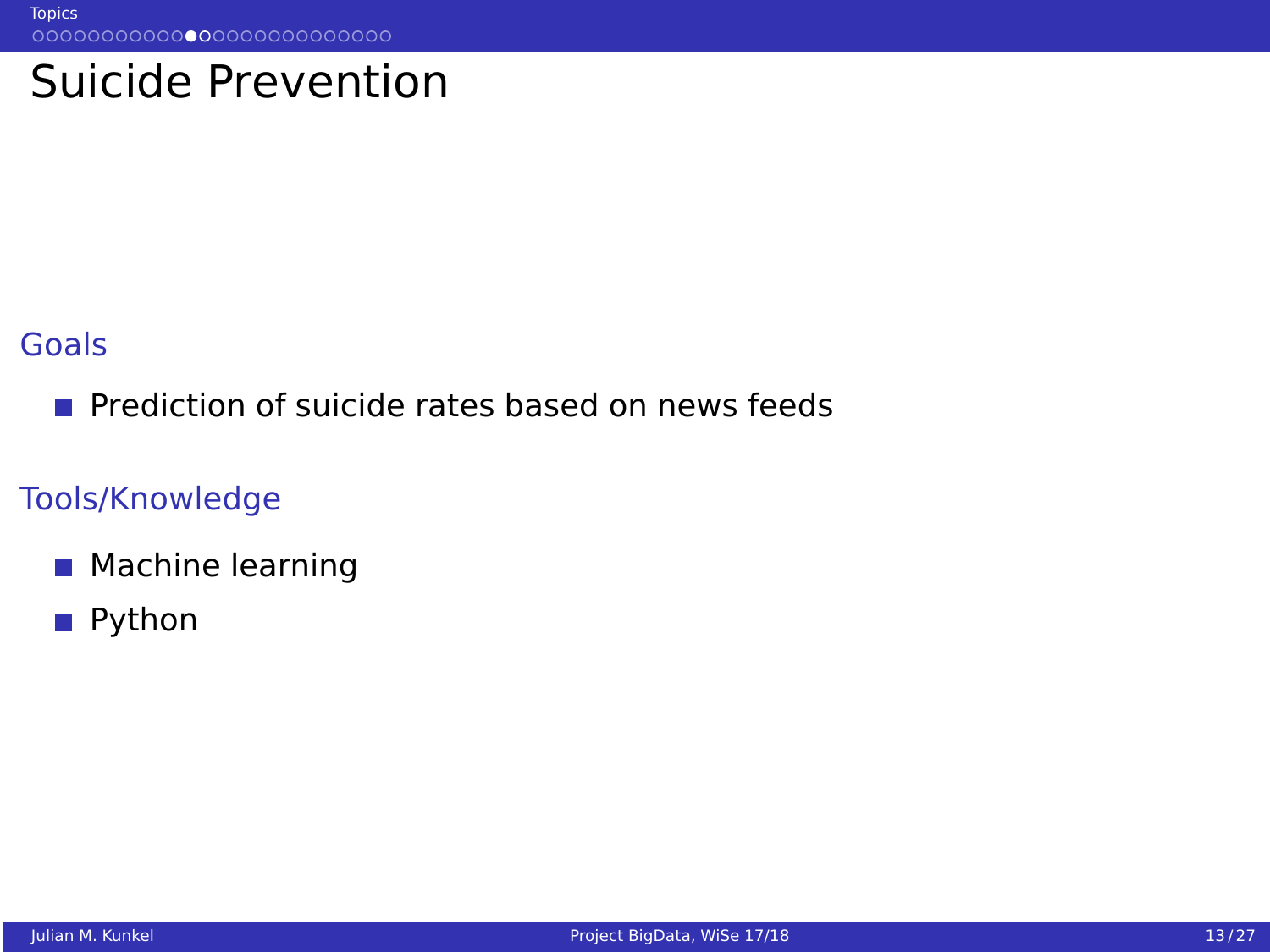# Suicide Prevention

## Methodology

- **Explore news and model potential depressing occurrences**
- We will request suicide rates from Hamburg
- Investigate temporal correlation between news and news...

- **■** Julian
- This topic is also a collaboration between the UKE and UHAM  $\sim$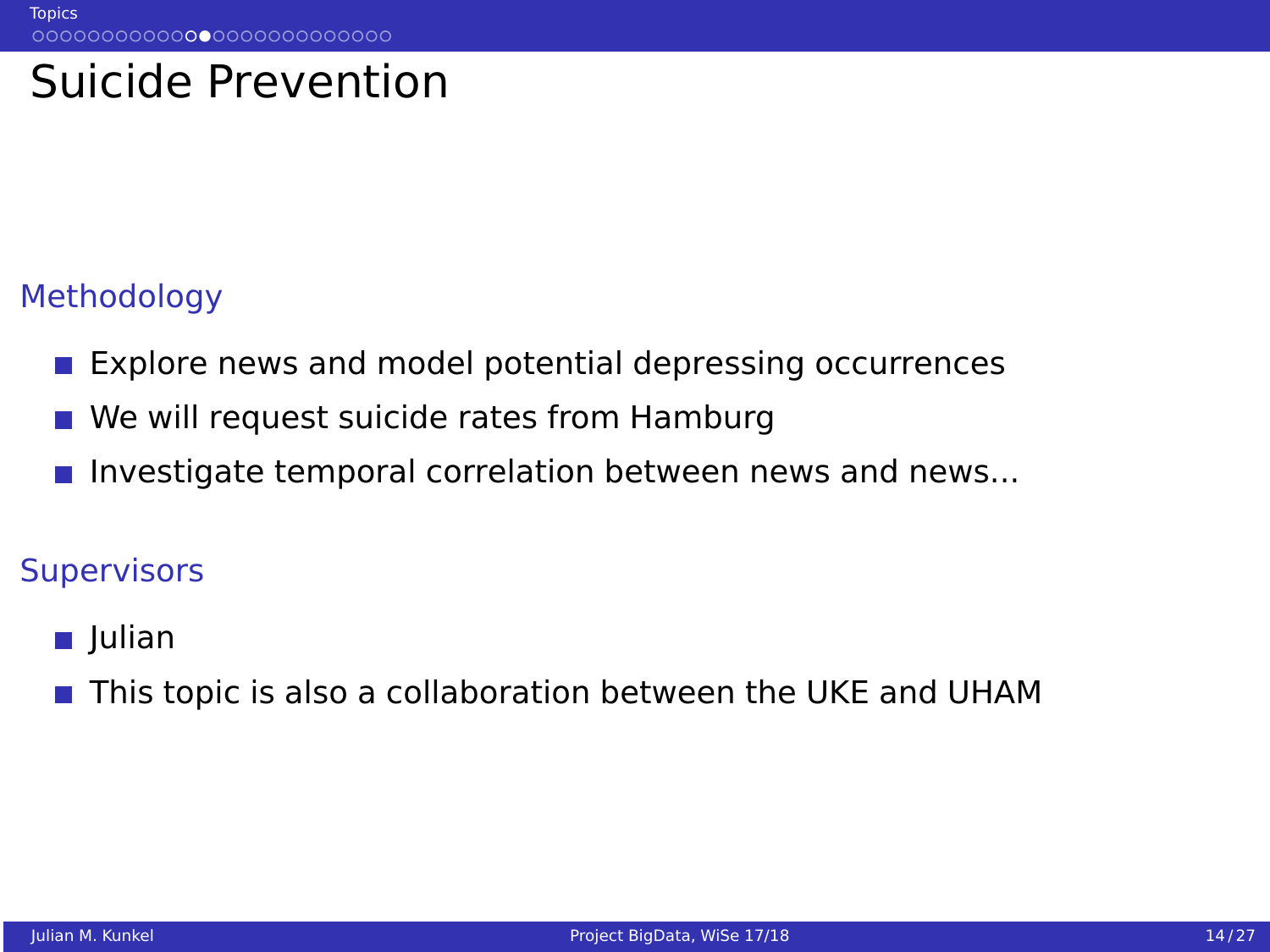## Exploration of News

### Goals

- $\blacksquare$  Investigate characteristics of online news
	- Changes between reposts of similar articles, time between reposting
	- **Length of articles**
	- Sentiment of articles **COL**
	- Differences between news' sites/agencies

- Machine learning
- Python
- $\sim$ Text analysis methods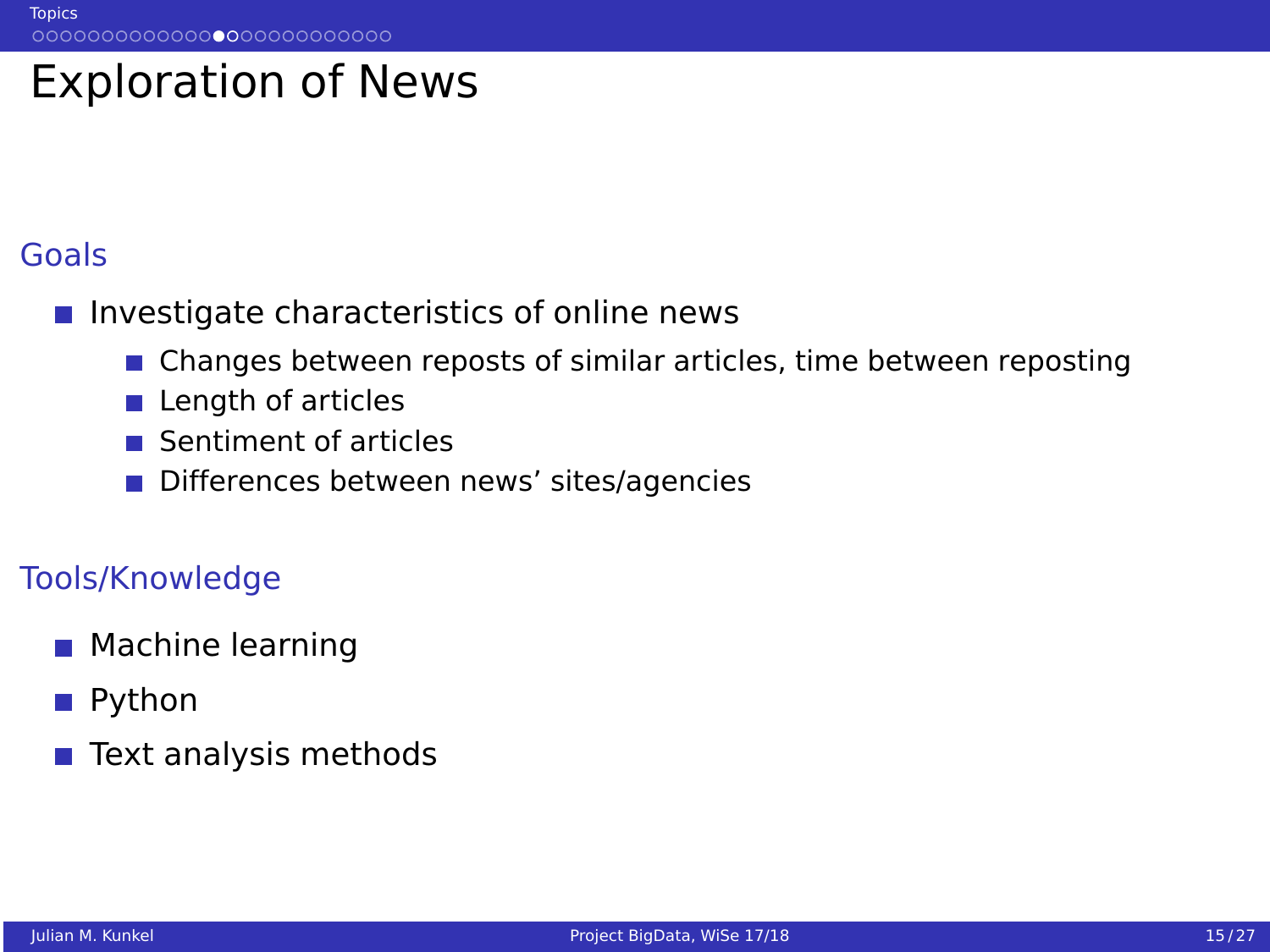# Exploration of News

### Methodology

- **Analyzing a subset of harvested data (CSV-format)**
- Identify similar articles (copies) using text mining  $\sim$
- Create predictive models
- Clustering of results  $\sim$
- K-Cross validation of results
- **Collaboration with the team Semantic Search (Solr)**
- $\blacksquare$  See the thesis of Jan Bilek...

- **■** Julian
- Eugen **I**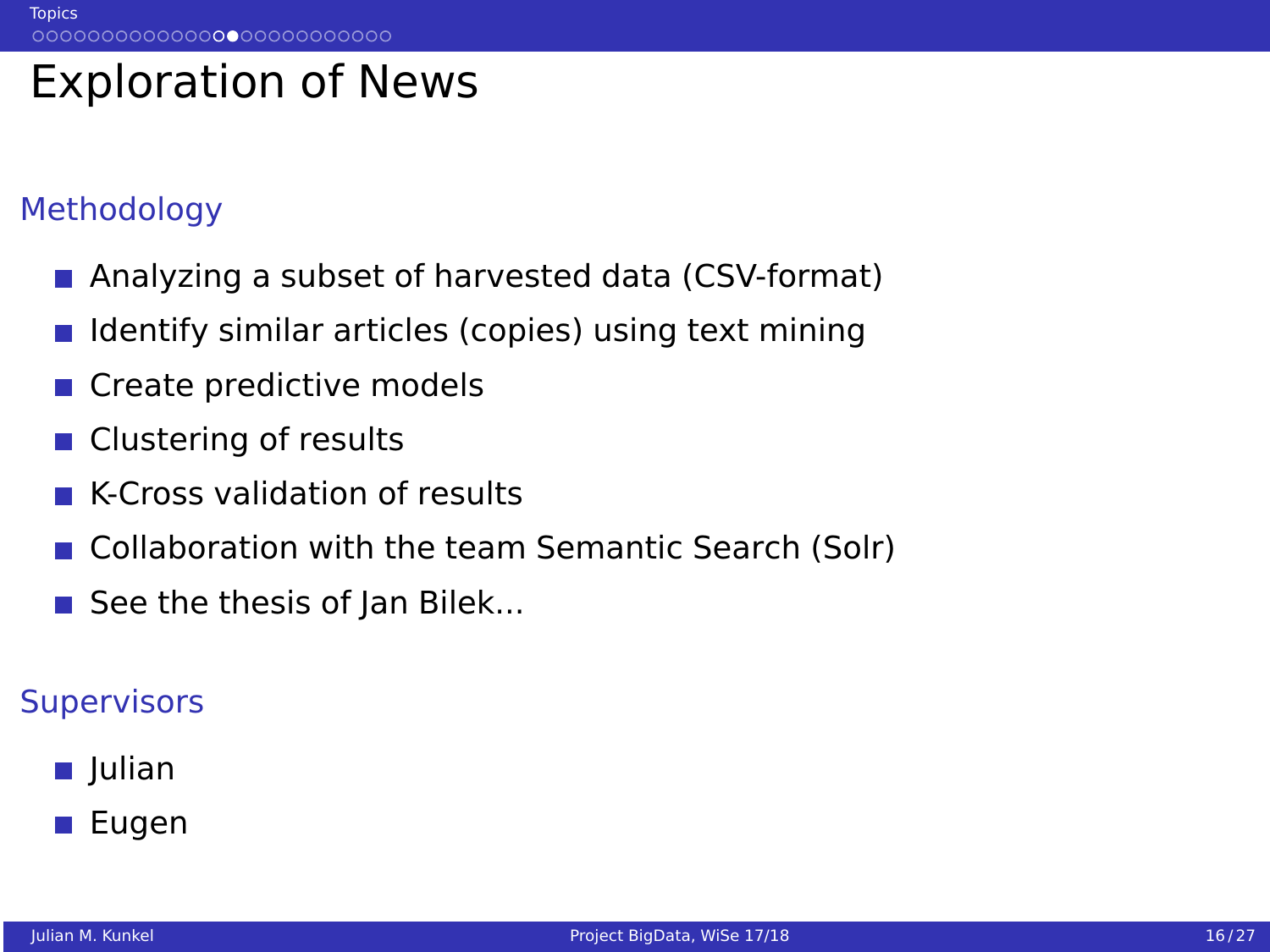## Chat Bot Guiding Users Support

### Goals

- Building a chat bot that helps users to find the answer to typical question
- Support for data centers embedded in the project PeCoH

- Web crawling, data ingestion  $\sim$
- Python  $\sim$
- Chat bot (e.g., [https://github.com/gunthercox/ChatterBot\)](https://github.com/gunthercox/ChatterBot)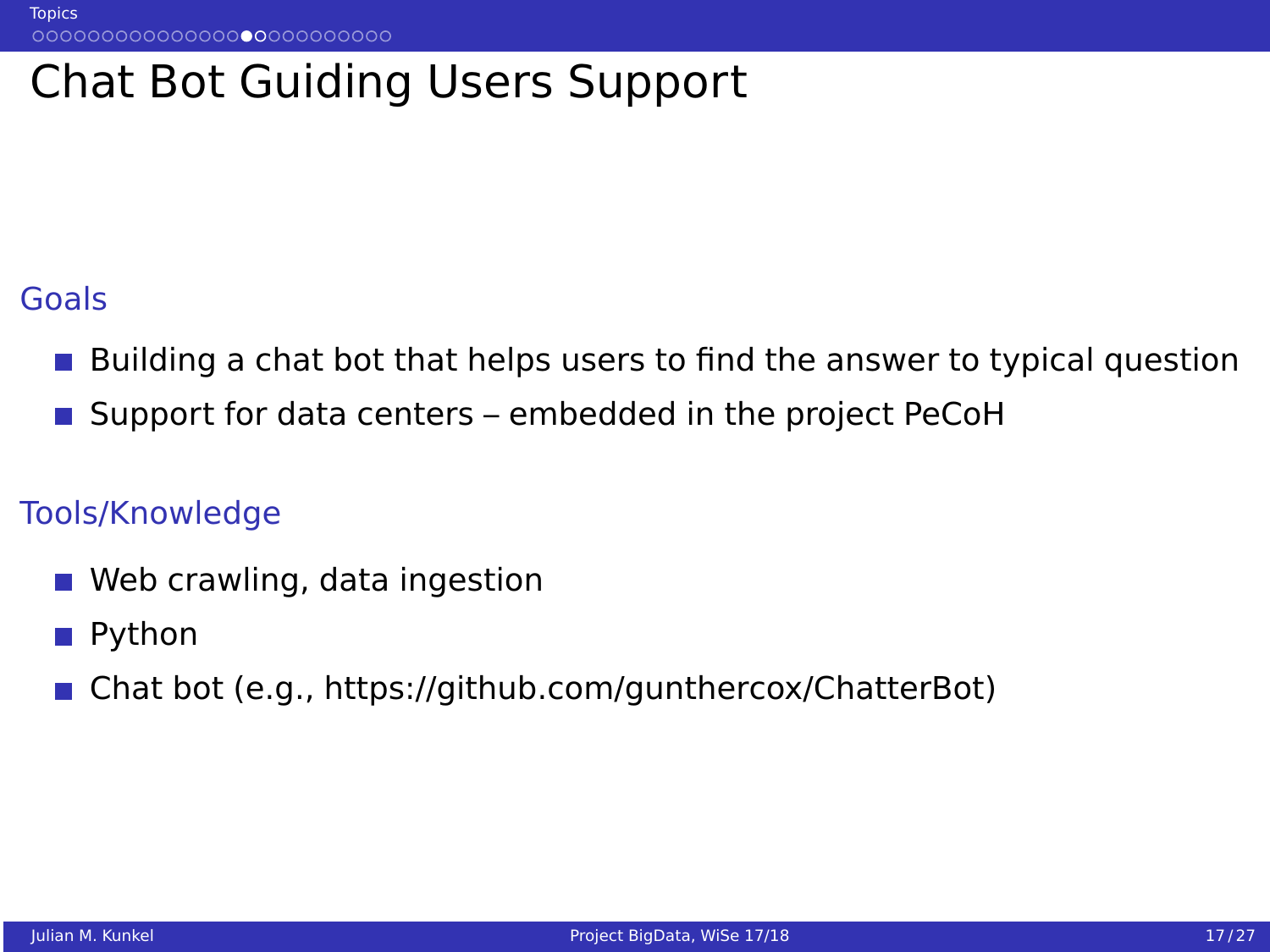## Chat Bot Guiding Users Support

#### Methodology

- Developing a webpage Crawler and Indexer for data center pages
- Building an index  $\mathcal{L}_{\mathcal{A}}$
- $\sim$ Extracting features from the index
- $\mathcal{C}^{\mathcal{A}}$ Deriving chat responses to direct users to the index

- Julian Kunkel
- Andrej Fast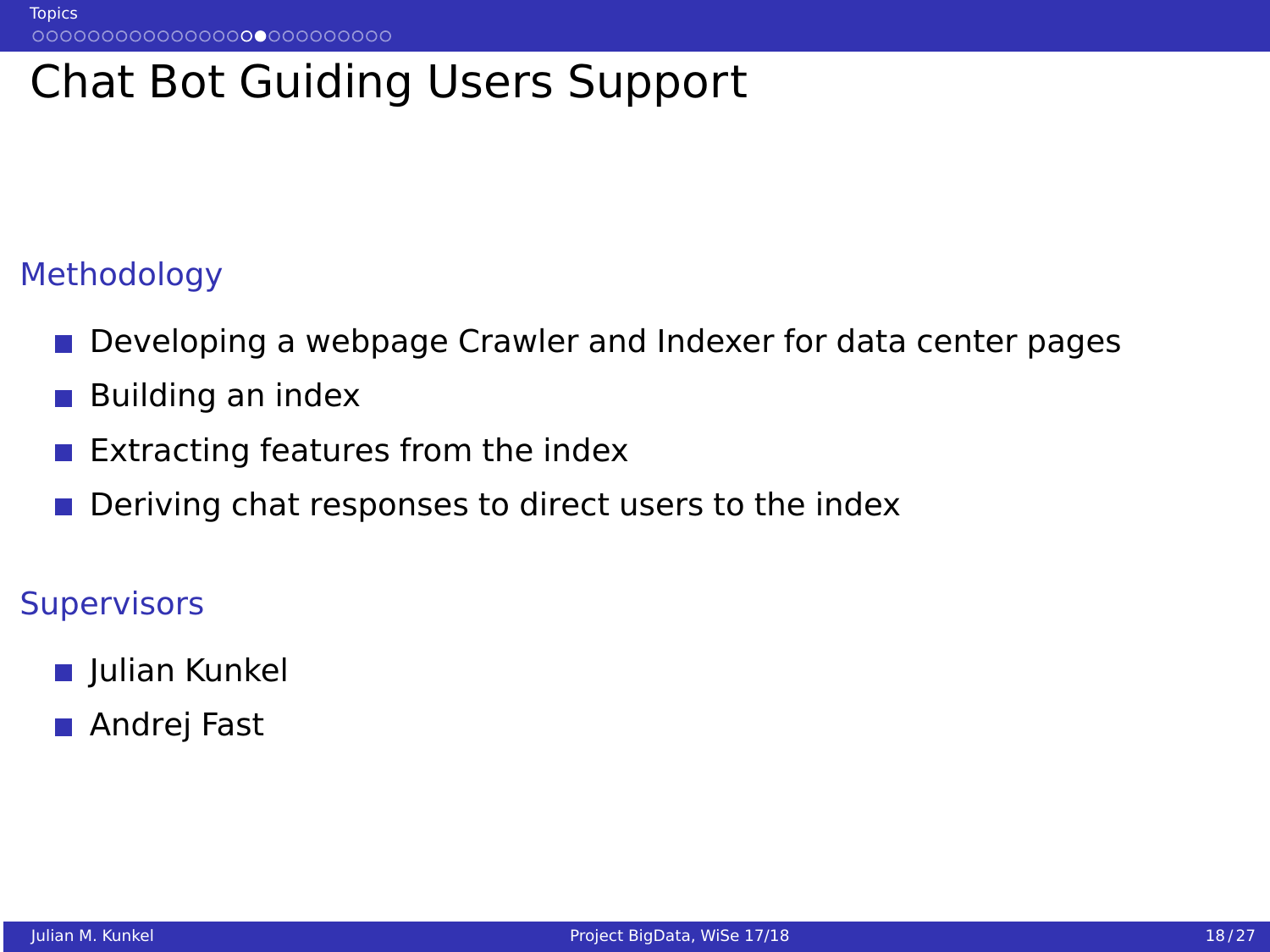# Analysis of the Linux Kernel Overhead

### Goals

- Identify performance characteristics particularly for I/O
	- System call execution time
	- Mode change (user-space to OS) time
	- Block I/O overhead
	- File system overhead

- Kernel development
- **Performance analysis tools**
- **C-Programming**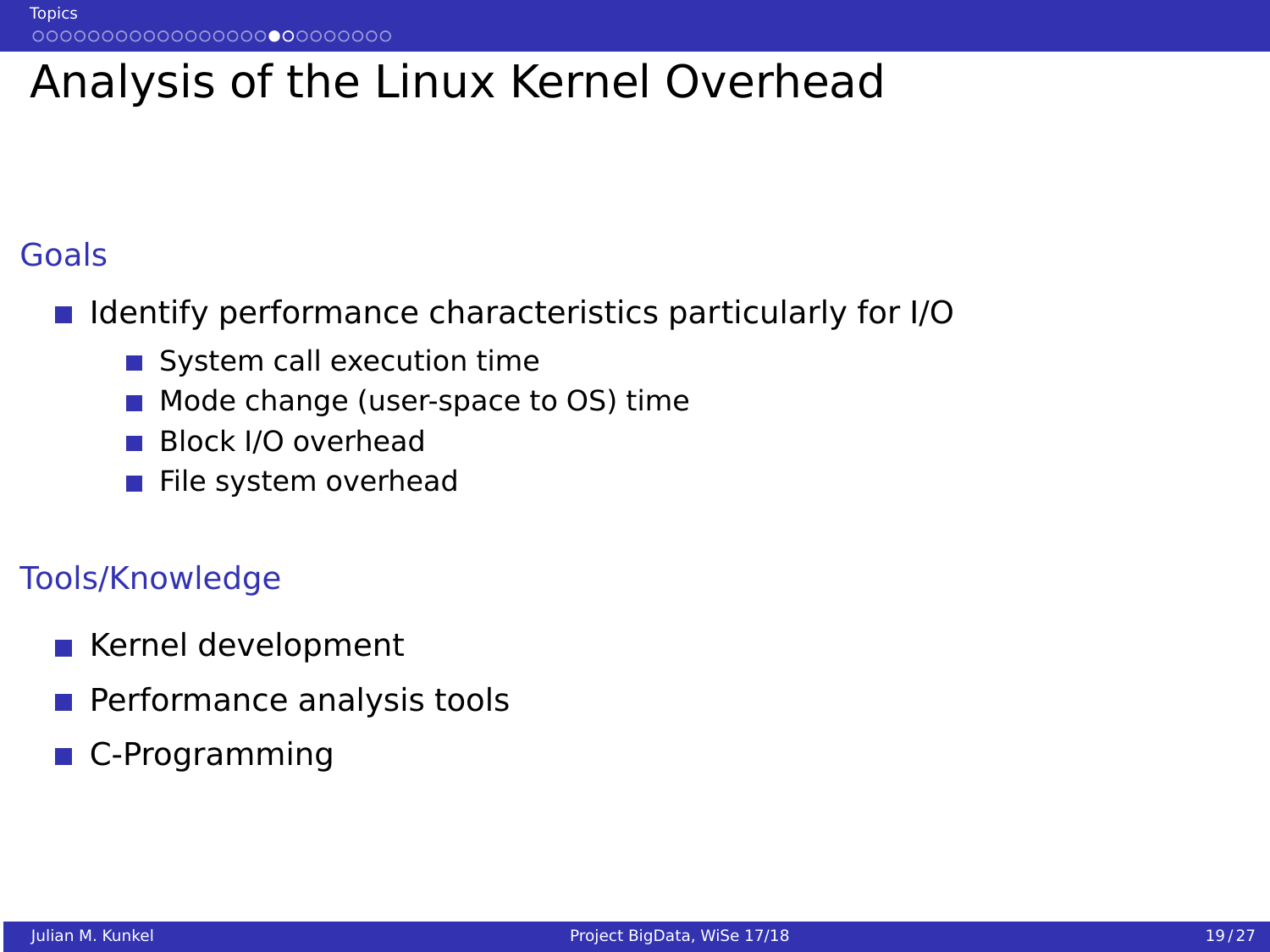# Analysis of the Linux Kernel Overhead

### Methodology

- Systemtap to instrument the kernel
- Oprofile
- Write a dummy block device/file system kernel driver
- See:<http://www.brendangregg.com/linuxperf.html>

- Jakob Lüttgau
- Julian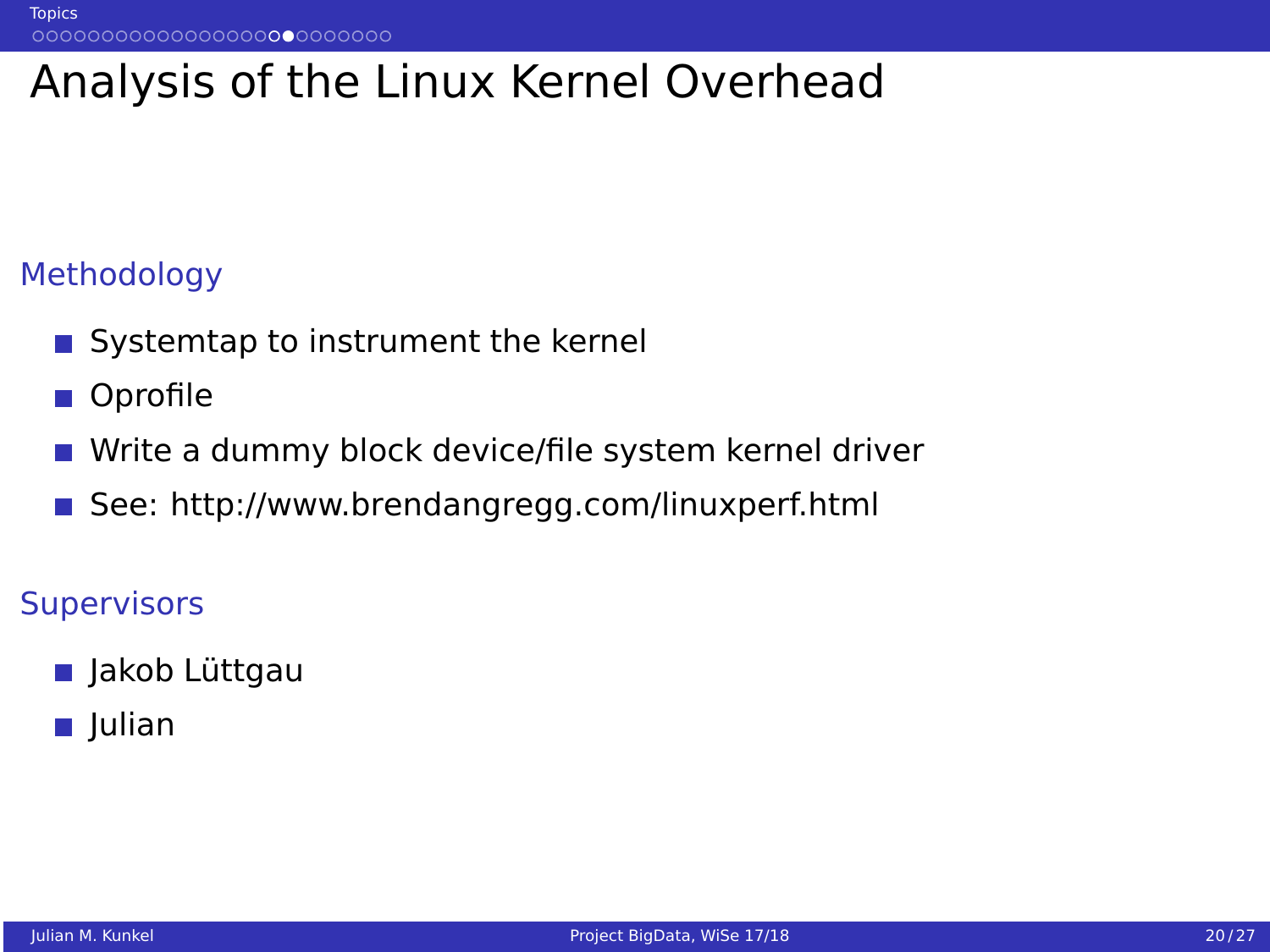# Efficient Management of Scientific Metadata

### Goals

- **E** Efficient storage and search of scientific metadata from applications
	- Experiment, date, model used, region, tags,  $\dots$
- Development of a configurable metadata view
- The results of this project are used for the ESiWACE middleware

- MongoDB  $\sim$
- **FUSE**
- **Linux Command Line**
- **C-Programming**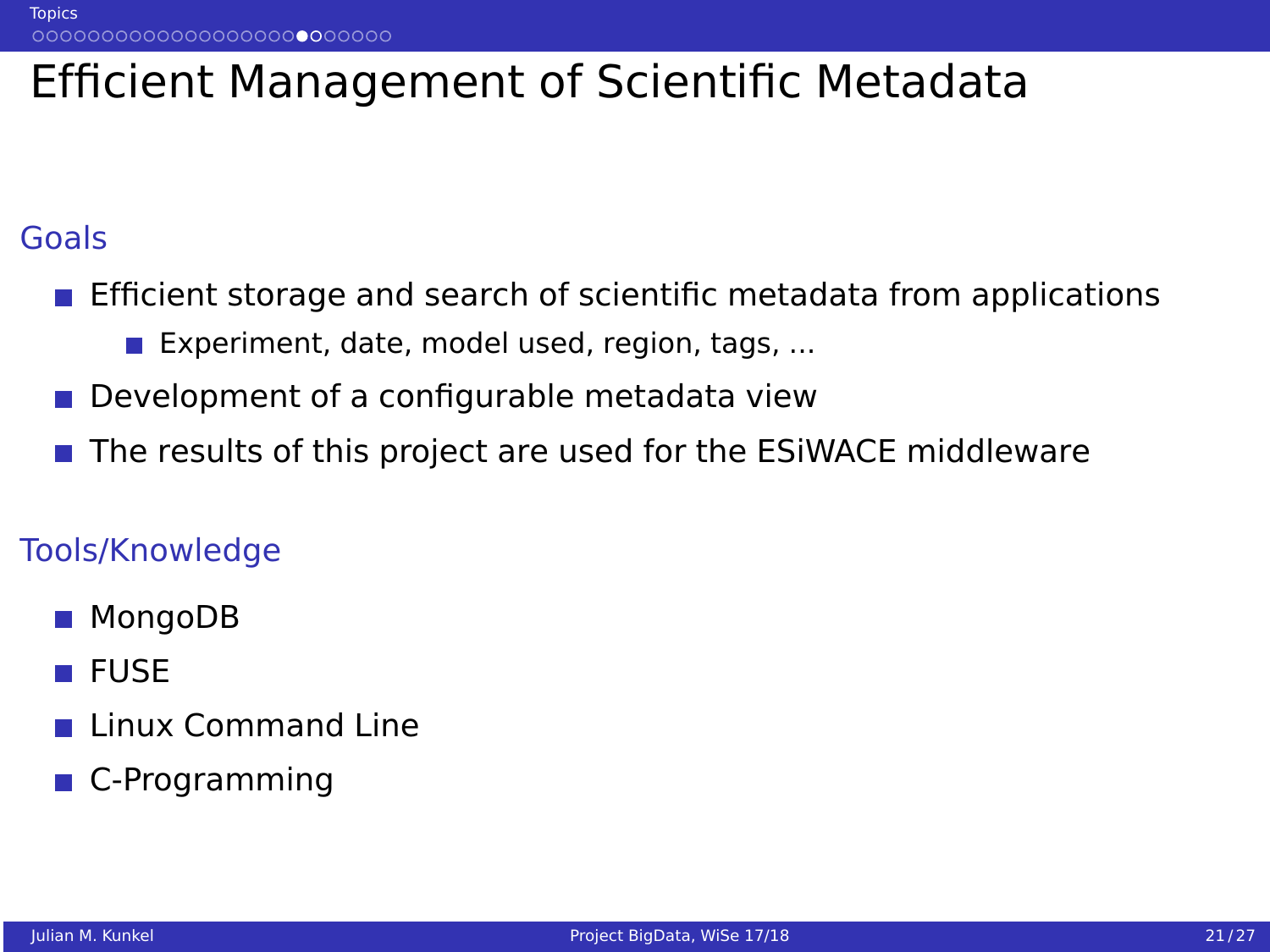# Efficient Management of Scientific Metadata

### Methodology

- Setup of a VM with Linux and MongoDB  $\sim$
- Define a metadata schema
- Create dummy data/import into MongoDB
- Benchmarking of queries
- Development of the FUSE client
	- Define mapping of directory structure vs. metadata
	- **Example: Experiment/Model/Date/Variable**

#### **Supervisors**

■ Jakob

### **■** Julian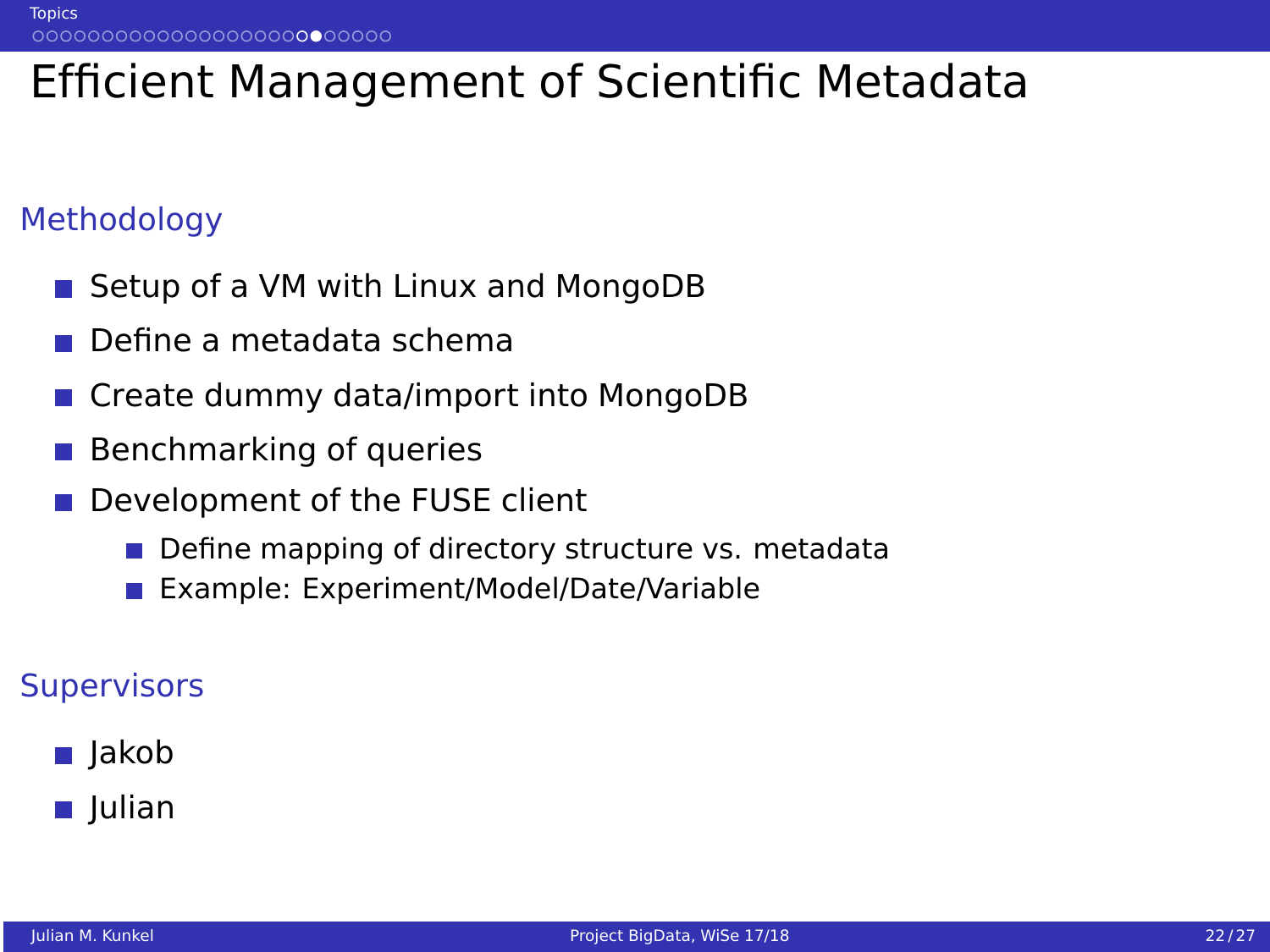## Analysis of Time Series Data

### **Goals**

- Understanding and diagnosing behavior of time series data  $\sim$
- Use case: DKRZ system monitoring, what is I/O bound? Reasons?

- Grafana (visualization tool) **College**
- OpenTSDB (time series database)
- **Machine learning (simple)**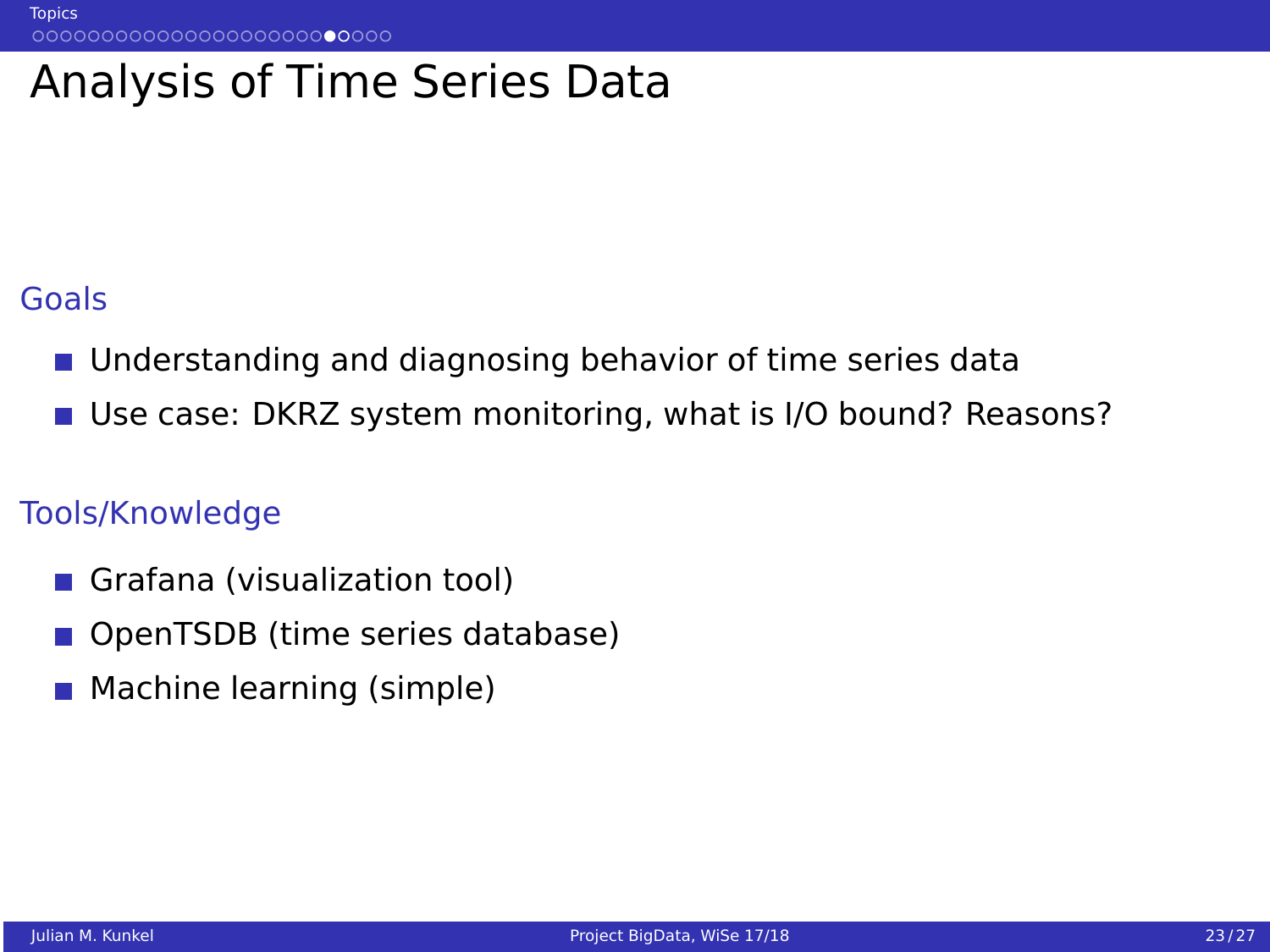## Analysis of Time Series Data

#### Methodology

- Setup of a Grafana / OpenTSDB system
- Identify access methods for data and its performance  $\sim$
- Write scripts to automatically assess system behavior  $\sim$
- $\mathcal{C}^{\mathcal{A}}$ Deploy scripts on DKRZ system

- Eugen Betke
- Julian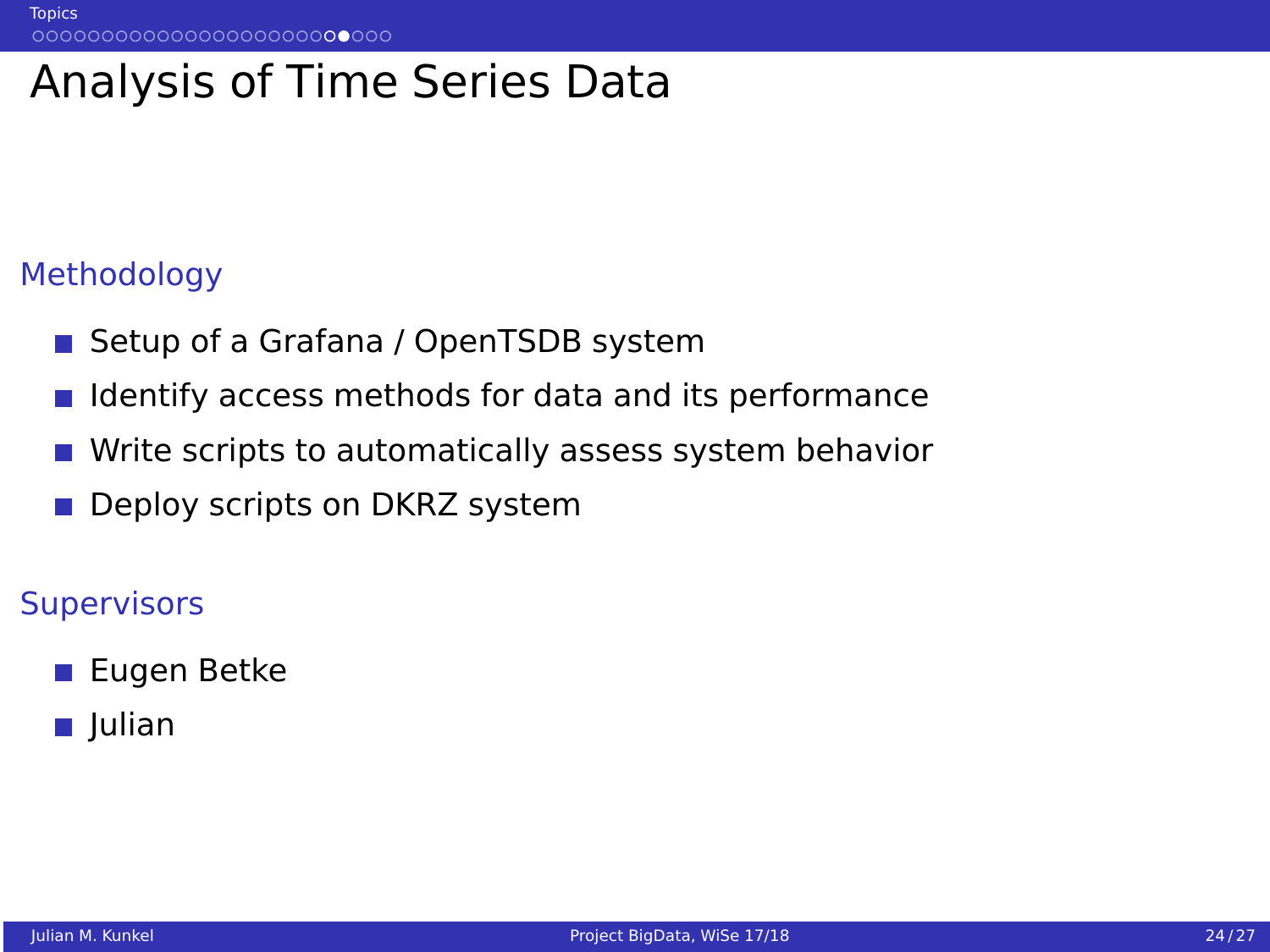# Cloud camera processing with deep learning

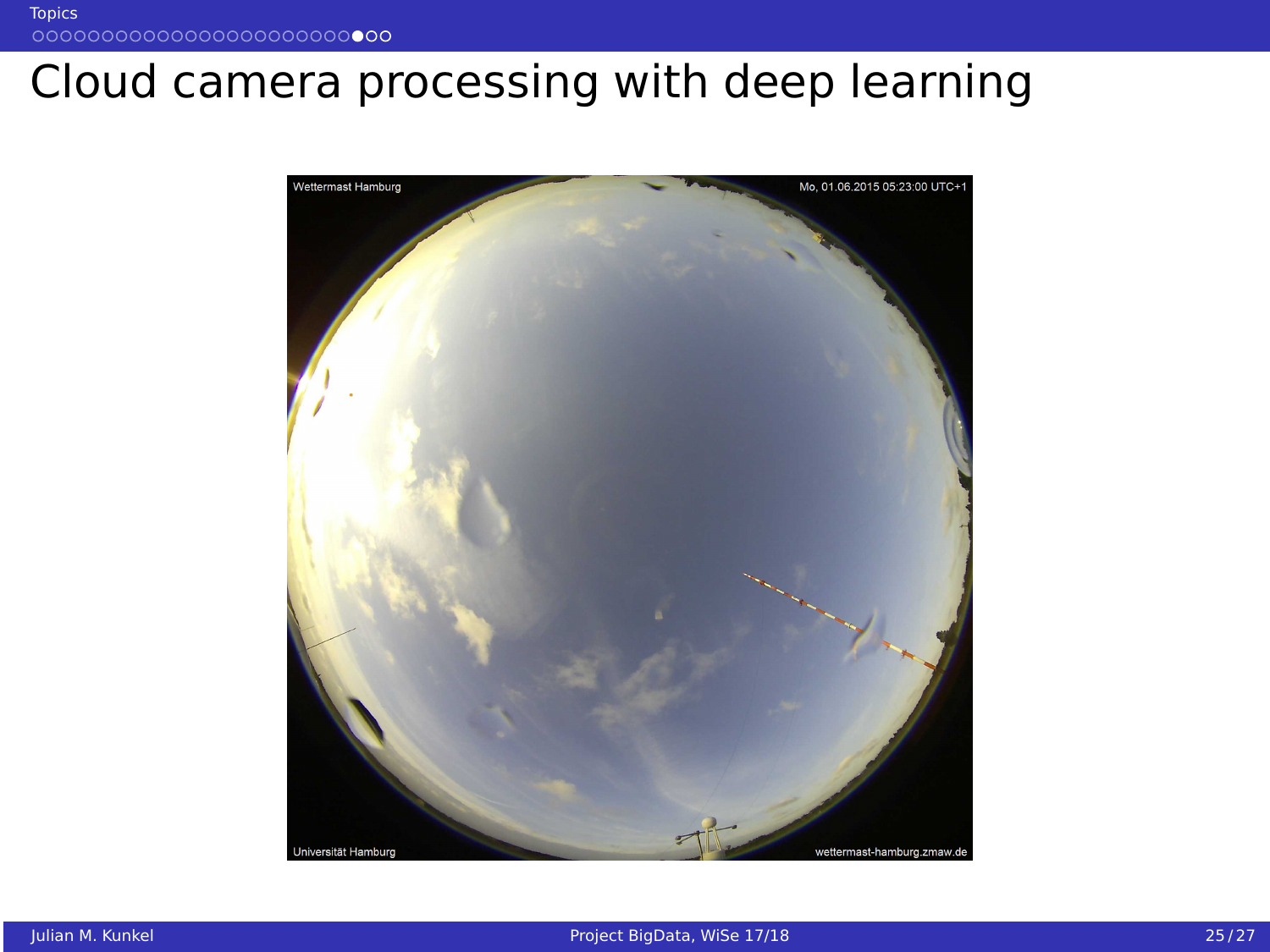# Cloud camera processing with deep learning

### Goals

- Image segmentation for clouds
- Cloud base height determination
- Complete image segmentation (incl. sun/rain drops)  $\sim$

- Python
- Tensorflow /(pytorch) П
- Deep learning / Machine learning  $\sim$
- Computer vision  $\sim$